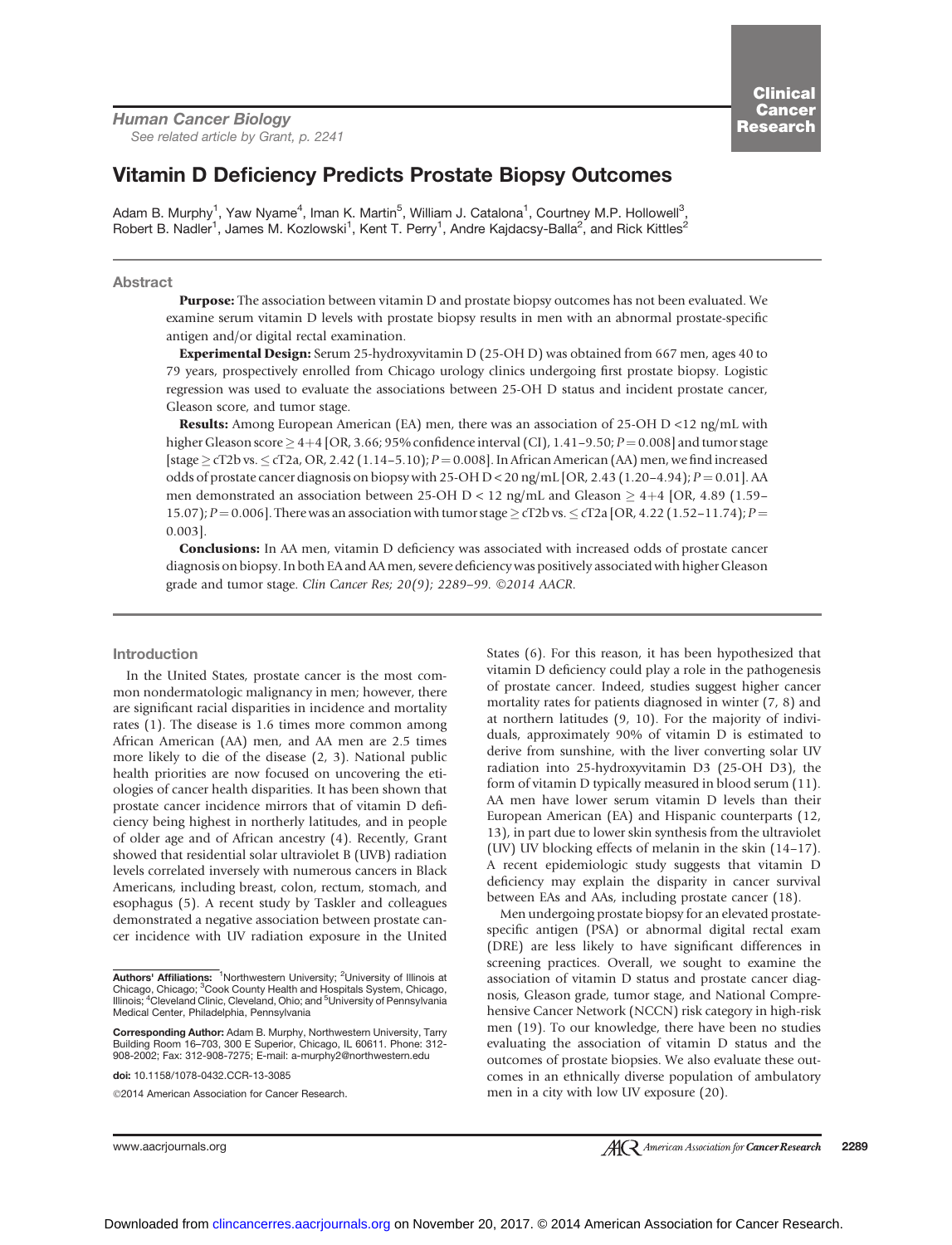#### Translational Relevance

There is a critical need for new biologic markers for prostate cancer due to the low sensitivity and specificity of prostate-specific antigen for predicting incidence and aggressiveness of prostate cancer. This study is an evaluation of the impact of serum 25-hydroxyvitamin D on prostate cancer biopsy results from prospectively collected data from men enrolled from urology clinics at various medical academic centers in Chicago, Illinois. Vitamin D may interfere with carcinogenesis through the vitamin D receptor by several mechanisms, including inhibition of angiogenesis and cellular proliferation, and promotion of cellular apoptosis and differentiation. Our work supports the hypothesis that 25-hydroxyvitamin D is a potential biomarker that plays a clinically significant role in prostate cancer, and it may be a useful modifiable risk factor in the disease. Additionally, differences in serum 25-hydroxyvitamin D levels may explain ethnic disparities in prostate cancer–specific incidence, morbidity, and mortality.

#### Materials and Methods

#### Subject recruitment

Between February 2009 and February 2013, we enrolled 667 ambulatory men, ages 40 to 79 years, from five urology clinics in Chicago, Illinois (three academic, one public, and one Veteran's Administration) that were undergoing their first prostate biopsy for an elevated or abnormal serum PSA level or an abnormal DRE. The men were enrolled on the date of their biopsies and had their serum 25-OH D level drawn on the date of recruitment. We included only ambulatory, nonhospitalized men to avoid recruiting men too immobilized to get adequate sun exposure.

#### Statistical analysis

Sample characteristics for the cases and negative biopsies were compared using descriptive statistics and tested for significance using Student's t tests for continuous variables and  $\chi^2$  tests for categorical traits. There were small numbers of Hispanics, Asians and were excluded. We stratified the analyses by EA and AA race, because AA men have higher rates of positive biopsy (21), higher Gleason grade and stage at presentation (22), and higher prevalence of vitamin D deficiency (12, 13).

The vitamin D status of the cases and negative biopsies were analyzed in the context of the predictors of serum vitamin D, namely season, race, age, and body mass index (BMI).

For the analysis of vitamin D deficiency and cancer versus noncancer diagnosis, we created a best-fit unconditional binary logistic regression, using  $-2$  log likelihood scores, with the dependent variable coded as case versus noncancer diagnosis. More than 10 tissues, including the prostate, have the ability to activate and metabolize serum 25-OH D. Cancer initiation and promotion are separate metabolic processes with potentially different responses to serum vitamin D (23). Thus, we performed a sensitivity analysis for defining vitamin D deficiency using clinically defined cut points, cut points used in the cancer literature (25-OH D  $\langle 12 \text{ ng/mL}$ ,  $\langle 16 \text{ ng/mL}$ ,  $\langle 20 \text{ ng/mL}$ , and  $\langle 30 \text{ ng/mL} \rangle$ , and race-specific quartiles and tertiles. We present our stratified analyses as AA-race–only and EA-race–only because race likely confounds the relationship between vitamin D and prostate cancer diagnosis.

We also created binary variables to evaluate associations between vitamin D deficiency and Gleason grade. Specifically, we used binary logistic regression models for Gleason  $\geq$  4+3 versus Gleason < 4+3 and Gleason  $\geq$  4+4 versus Gleason  $<$  4+4.

We then used binary regressions to evaluate associations between vitamin D deficiency and clinical tumor stage; specifically, we dichotomized clinical tumor stage as  $\leq$ T2a versus  $\geq$  T2b (24).

Next, we used ordinal logistic regression models for the evaluation of vitamin D deficiency and Gleason grade, which included a four-level dependent variable, (i.e., Gleason  $\leq$  3+3, Gleason 3+4, Gleason 4+3, and Gleason  $\geq$  $4+4$ ).

Finally, we assessed for an association using ordinal logistic regression models between the 2007 NCCN risk categories (based on prediagnosis PSA levels, tumor stage, and Gleason grade) and vitamin D status using ordinal logistic regression (low risk, intermediate risk, high risk, and  $\geq$  very high risk). The NCCN risk guidelines for prostate cancer are a clinical tool used for prostate cancer risk stratification and treatment recommendations (23). Confidence intervals are reported for the regressions in the tables and P values are used in the text. In addition, we also test for potential interactions between vitamin D deficiency and 5- $\alpha$  reductase inhibitor (5-ARI) use on the biopsy outcomes.

This study was powered at 80% to detect an OR of 1.6 for vitamin D deficiency prostate cancer diagnosis using binary logistic regression modeling with a two-sided  $\alpha$  of 0.05 assuming a 50% prevalence of vitamin D deficiency. All participants provided written informed consent. The Institutional Review Boards of each participating site approved the protocol. Statistical analyses were conducted with SPSS 21 (IBM Corp.).

#### **Results**

The mean age of our study population was 62.0 years for the cases versus 61.0 years for the negative biopsy group (Table 1;  $P = 0.03$ ). Prostate volume was significantly smaller among cases (42.9 cm<sup>3</sup> vs. 56.5 cm<sup>3</sup>;  $P < 0.001$ ) and the case group had a higher percentage of prostate cancer family history (25.8% vs. 14.9%,  $P = 0.001$ ). Rates of vitamin D deficiency (25-OH D < 20 ng/mL) were similar between cases and negative biopsies (43.7% vs. 37.8%;  $P =$ 0.17); however, negative biopsies had fewer AAs and more Asian Americans and Hispanic Americans ( $P = 0.01$ ).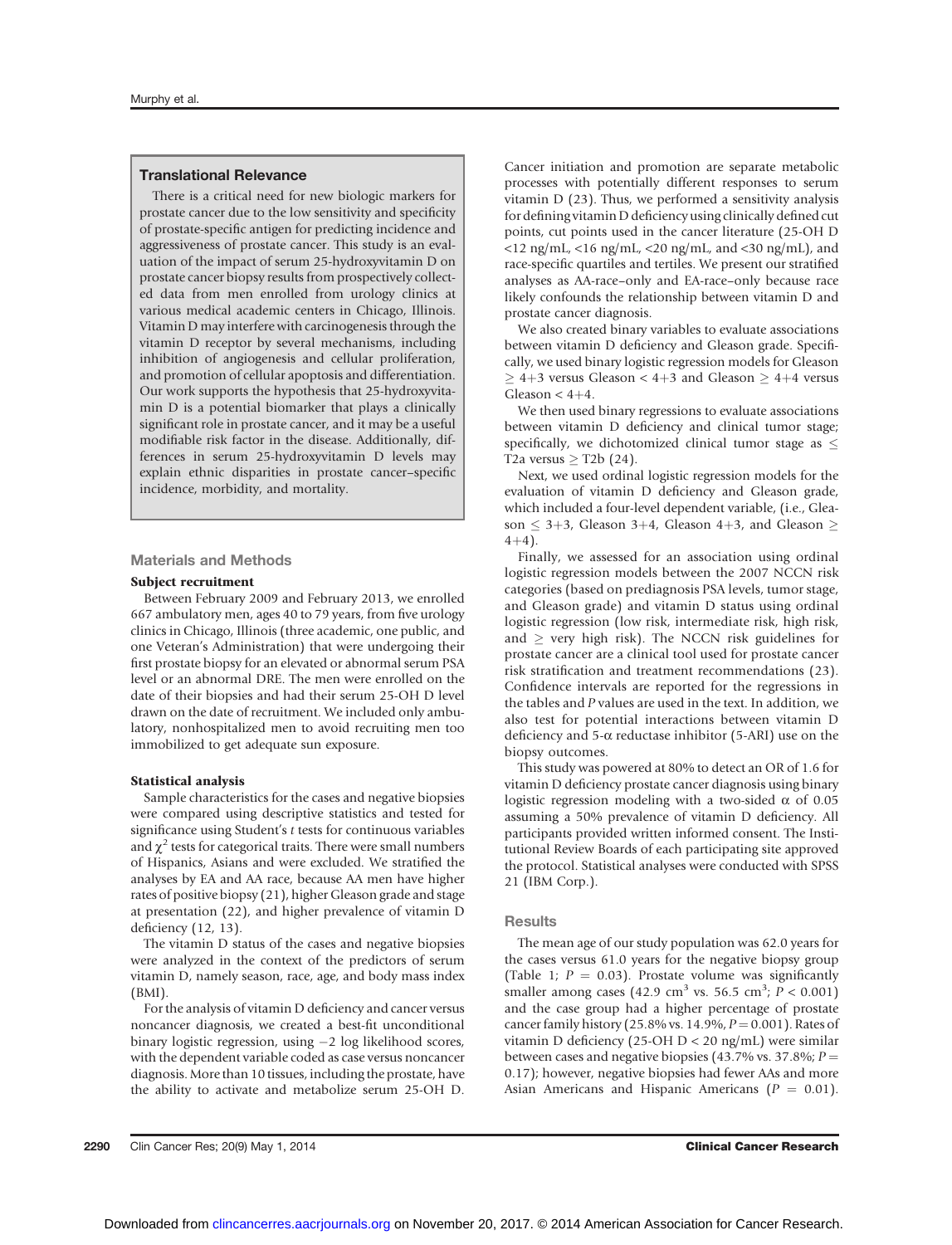|                                             | <b>Prostate cancer</b><br>cases $(N = 383)$ | <b>Negative biopsies</b><br>$(N = 284)$ |                           |
|---------------------------------------------|---------------------------------------------|-----------------------------------------|---------------------------|
| Continuous variables, median (SD)           |                                             |                                         | $P^a$                     |
| Age, y                                      | 62.0(6.9)                                   | 61.0 (7.58)                             | 0.03                      |
| BMI, $\text{kg/m}^2$                        | 27.7(5.0)                                   | 27.0(4.8)                               | 0.49                      |
| Serum PSA <sup>b</sup>                      | 6.4(654.0)                                  | 5.6(12.0)                               | 0.22                      |
| 25-OH D serum level, ng/mL <sup>c</sup>     | 21.0(10.0)                                  | 22.0 (11.0)                             | 0.09                      |
| Vitamin D intake (IU)                       | 270.5 (3,005.7)                             | 232.7 (3,263.3)                         | 0.97                      |
| Calcium intake (mg)                         | 551.5 (2,663.1)                             | 619.5 (506.2)                           | 0.35                      |
| Measured sun exposure                       | 6.6(8.0)                                    | 7.0(7.2)                                | 0.21                      |
| Education years after high school           | 1.6                                         | 1.6                                     | 1.00                      |
| Prostate volume (cm <sup>3</sup> )          | 42.9                                        | 56.5                                    | < 0.001                   |
| Categorical variables (%)                   |                                             |                                         | $\mathbf{P}^{\mathrm{d}}$ |
| First degree prostate cancer family history | 25.8                                        | 14.9                                    | 0.001                     |
| Abnormal DRE                                | 33.9                                        | 29.9                                    | 0.27                      |
| Race/ethnicity                              |                                             |                                         |                           |
| African American ( $n = 273$ )              | 43.9                                        | 37.0                                    | 0.08                      |
| European American ( $n = 275$ )             | 41.8                                        | 40.5                                    | 0.74                      |
| Other ( $n = 119$ )                         | 14.4                                        | 22.5                                    | 0.01                      |
| High school completed                       | 87.6                                        | 83.0                                    | 0.09                      |
| 25-OH D < 30 ng/mL                          | 78.1                                        | 75.2                                    | 0.43                      |
| 25-OH D < 20 ng/mL                          | 43.7                                        | 37.8                                    | 0.17                      |
| Vitamin D supplement use                    | 13.1                                        | 12.7                                    | 0.89                      |
| Married                                     | 58.1                                        | 62.9                                    | 0.21                      |
| Obesity (BMI $>$ 30)                        | 28.6                                        | 27.3                                    | 0.71                      |
| Tobacco use                                 | 56.6                                        | 54.2                                    | 0.54                      |

Table 1. Demographic and clinical characteristics of patients with prostate cancer and negative biopsies

NOTE: P values in bold print have reached statistical significance  $(P < 0.05)$ .

<sup>a</sup>Unpaired, two-sample t test.

<sup>b</sup>PSA = serum PSA level (5-ARI–adjusted PSA value was calculated by doubling prebiopsy PSA value).<br><sup>c</sup>25-OH D = serum 25 bydroxwitamin D level drawn on date of enrollment

 $°25-OH D =$  serum 25 hydroxyvitamin D level drawn on date of enrollment.

 $d\gamma^2$  analysis.

Otherwise, the cases and controls were similar in most covariates (see Table 1).

The serum vitamin D characteristics between cases and negative biopsy participants are shown in Table 2. Of note, the mean 25-OH D level was lower in AA cases (16.7 ng/mL) relative to AA-negative biopsies (19.3 ng/mL,  $P = 0.04$ ). The highest serum vitamin D level in EA men was 71 ng/mL and was 45 ng/mL for AA men.

Table 3 shows the distribution of the clinical features of the prostate cancer cases. There was a reasonable distribution of high and low stage and grade disease with 55.9% having Gleason scores of  $\leq$ 3+3. There are no clinical T4 or N1 participants in the sample. However, our population did include some asymptomatic men with metastatic disease in our population and 23.8% of the sample fall into the high or  $>$ very high NCCN risk strata.

Below, we present the race-stratified analyses of the associations of vitamin D deficiency on prostate cancer diagnosed on biopsy, Gleason grade on biopsy, clinical tumor stage, and NCCN low-risk versus  $\geq$  intermediaterisk category.

#### EA analyses

In EA men, we found no associations between vitamin D status and prostate cancer diagnosis on biopsy using quartiles, tertiles, and several cut points for deficiency (all  $P >$ 0.15, data not shown). The best model for EA men included vitamin  $D < 20$  ng/mL ( $P = 0.16$ , Table 4). Skin color, reported sun exposure, and measured UV exposure were not associated with prostate cancer diagnosis.

We used a binary logistic regression model for Gleason grade  $\geq$  3+4 and found that 25-OH D < 12 ng/mL was not associated with  $\geq$  intermediate-grade disease on biopsy. This model controlled for age, PSA, season, tobacco use, family history, and 5-ARI use. There was a strong negative association with 5-ARI use and biopsy Gleason grade  $\geq 3+4$  $(OR, 0.09; P = 0.005).$ 

We used a binary logistic regression model for Gleason grade  $> 4+4$  and found that 25-OH D < 12 ng/mL (OR, 3.66, 95% confidence interval, CI, 1.41-9.50;  $P = 0.008$ ) was associated with high-grade disease on biopsy. This model controlled for age, PSA, season, current tobacco use, obesity (BMI > 30 kg/m<sup>2</sup>), high calcium intake (i.e.,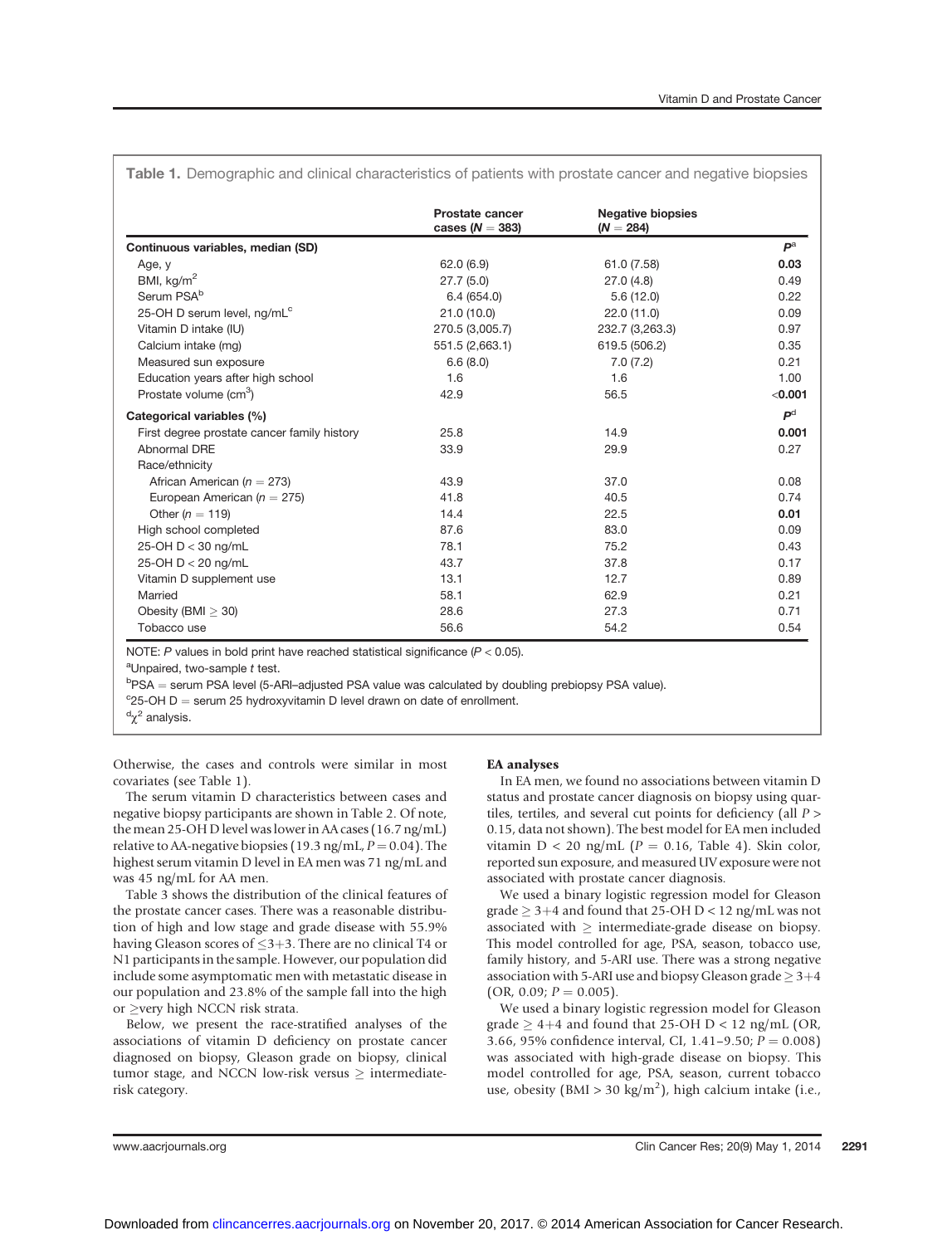|                         | <b>Prostate cancer</b><br>cases, mean (SD) | Negative biopsies,<br>mean (SD) | $P^a$ |
|-------------------------|--------------------------------------------|---------------------------------|-------|
| Season of blood draw    |                                            |                                 |       |
| Low UV (November-April) | 21.2(10.1)                                 | 22.1(11.6)                      | 0.48  |
| High UV (May-October)   | 22.6(9.8)                                  | 24.8 (11.9)                     | 0.11  |
| Race/ethnicity          |                                            |                                 |       |
| African American        | 16.7(8.2)                                  | 19.3 (10.4)                     | 0.04  |
| Non-African American    | 25.7(9.5)                                  | 25.6 (12.0)                     | 0.92  |
| Age, y                  |                                            |                                 |       |
| Less than 55            | 20.3(10.5)                                 | 21.6(9.7)                       | 0.54  |
| $55 - 69$               | 22.2(9.8)                                  | 23.7 (12.2)                     | 0.19  |
| 70 or older             | 22.0 (10.2)                                | 25.1(12.8)                      | 0.24  |
| Obesity                 |                                            |                                 |       |
| BMI < 30                | 22.6(10.0)                                 | 24.7 (12.8)                     | 0.07  |
| BM > 30                 | 20.7 (10.3)                                | 21.9(9.3)                       | 0.50  |
| BM > 35                 | 19.0 (10.4)                                | 25.5(8.2)                       | 0.68  |

|  | Table 3. Characteristics of prostate cancer |
|--|---------------------------------------------|
|  | cases in the cohort ( $N = 383$ )           |

| Characteristic                                               | <b>Prostate cancer</b><br>cases |  |
|--------------------------------------------------------------|---------------------------------|--|
| Clinical TNM tumor stage, number (%)                         |                                 |  |
| T <sub>1</sub> c ( $NO/x$ , $MO/x$ )                         | 228 (59.5)                      |  |
| T2a (N0/x, M0/x)                                             | 67 (17.5)                       |  |
| T2b/c (N0/x, $MO/x$ )                                        | 68 (17.8)                       |  |
| T3a (N0/x, M0/x)                                             | 5(1.3)                          |  |
| T3b ( $NO/x$ , $MO/x$ )                                      | 3(0.8)                          |  |
| N1                                                           | 0(0.0)                          |  |
| M <sub>1</sub>                                               | 8(2.1)                          |  |
| Gleason score, number (%)                                    |                                 |  |
| $<$ G3+3                                                     | 214 (55.9)                      |  |
| $G3+4$                                                       | 85 (22.2)                       |  |
| $G4 + 3$                                                     | 38 (9.7)                        |  |
| $>G4+4$                                                      | 48 (12.3)                       |  |
| Serum PSA level (ng/mL)                                      |                                 |  |
| $<$ 10.0                                                     | 273 (71.3)                      |  |
| $10.1 - 20.0$                                                | 56 (14.6)                       |  |
| >20.0                                                        | 54 (14.1)                       |  |
| <b>NCCN</b> risk strata                                      |                                 |  |
| Very low/low                                                 | 150 (39.2)                      |  |
| Intermediate                                                 | 142 (37.1)                      |  |
| High/very high                                               | 91 (23.8)                       |  |
| Tumor type                                                   |                                 |  |
| Prostate adenocarcinoma                                      | 383 (100)                       |  |
| <b>NCCN</b><br>Abbreviation:<br>NCCN.<br>2007<br>Guidelines. | Prostate<br>Cancer              |  |

>1,000 mg/day), and 5-ARI use (see Table 4). There were borderline associations found between 25-OH D < 12 ng/ mL and Gleason grade  $> 4+3$  ( $P = 0.10$ , data not shown).

We then tested for an association with Gleason grade on biopsy using a four-level ordinal variable (i.e., Gleason  $\leq$ 3+3, Gleason 3+4, Gleason 4+3, and Gleason  $\geq$  4+4). We noted increased odds of higher Gleason grade with 25-OH  $D < 12$  ng/mL on ordinal logistic regression ( $P = 0.02$ ). The best-fit model in EA men controlled for season, prebiopsy PSA level, age, prostate cancer family history, 5-ARI use, marital status, current smoking and alcohol use, and high school completion.

Next, we used a binary logistic regression model for clinical stage  $\leq$  T2a versus  $\geq$  stage T2b and found that 25-OH D < 12 ng/mL (OR, 2.42, 95% CI, 1.14-5.10;  $P =$ 0.008) was associated with higher odds of clinical stage  $\geq$ T2b disease among men with cancer. This model controlled for age, PSA, season, education, 5-ARI use, tobacco use, and obesity.

Then, we evaluated the association of vitamin D with the NCCN prostate cancer risk categories using ordinal (data not shown) and binary logistic regression models (Table 4). Four NCCN risk categories were used: very low risk/low risk, intermediate risk, high risk, and  $\geq$  very high risk for an ordinal variable with these four levels. On ordinal logistic regression, we noted increased odds of high and very high NCCN risk category with 25-OH D < 12 ng/mL ( $P = 0.025$ ).

The best-fit binary logistic regression model for  $\geq$  intermediate versus low NCCN risk category in EA (see Table 4) controlled for age, season, greater than 34% positive biopsy cores (25), and 5-ARI use. We found a statistically significant multiplicative interaction between vitamin D < 12 ng/ mL and alcohol consumption (ever/never,  $P = 0.03$ ). The interaction graph of vitamin D deficiency, alcohol use

2292 Clin Cancer Res; 20(9) May 1, 2014 Clinical Cancer Research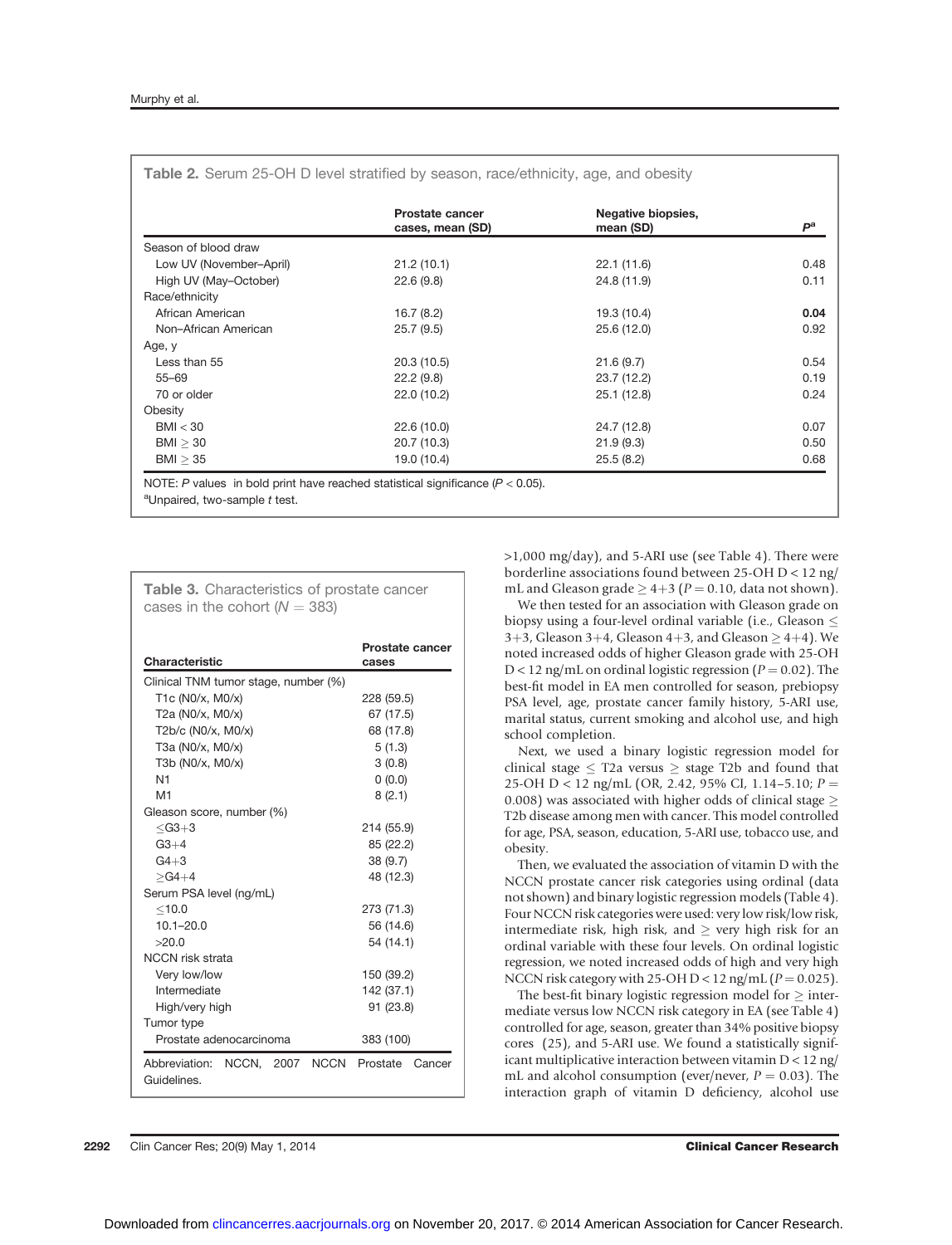|                                                                                                    | Table 4. Regressions for the association of prostate cancer and serum 25-OH D levels in EAs                                                                                                                                                                                        |                                                                        |                                                                          |                                                                                 |
|----------------------------------------------------------------------------------------------------|------------------------------------------------------------------------------------------------------------------------------------------------------------------------------------------------------------------------------------------------------------------------------------|------------------------------------------------------------------------|--------------------------------------------------------------------------|---------------------------------------------------------------------------------|
| Biopsy status: prostate cancer <sup>a</sup><br>$(n = 107)$ OR (95% CI)<br>$(n = 168)$ vs. negative | Stage: $\geq$ T2b ( $n=32$ ) vs. $\leq$ T2a<br>$(n = 136)$ OR (95% CI)                                                                                                                                                                                                             | Gleason: $\geq 3+4$ (n = 73)<br>vs. $\leq$ 3+3 (n = 92)<br>OR (95% CI) | Gleason: $\geq 4+4$ ( $n = 25$ )<br>vs. $<$ 4+4 (n = 140)<br>OR (95% CI) | NCCN risk: $\geq$ intermediate<br>$(n = 104)$ vs. low $(n = 61)$<br>OR (95% CI) |
| Serum $25$ -OH $D < 20$ ng/mL<br>$1.34(0.90 - 2.00)$                                               | Serum 25-OH D < 12 ng/mL<br>$2.42$ (1.14-5.10) <sup>b</sup>                                                                                                                                                                                                                        | Serum 25-OH D < 12 ng/mL<br>$1.54(0.72 - 3.31)$                        | Serum 25-OH D < 12 ng/mL<br>$3.66$ $(1.41 - 9.50)$ <sup>b</sup>          | Serum 25-OH D < 12 ng/mL<br>X ever drink <sup>c</sup>                           |
| Season (high UV/low UV)                                                                            | Season (high UV/low UV)                                                                                                                                                                                                                                                            | Season (high UV/low UV)                                                | Season (high UV/low UV)                                                  | Season (high UV/low UV)                                                         |
| $1.04(0.71 - 1.51)$                                                                                | $0.97(0.53 - 1.76)$                                                                                                                                                                                                                                                                | $1.43(0.85 - 2.41)$                                                    | $0.84(0.36 - 1.95)$                                                      | $0.82(0.46 - 1.46)$                                                             |
| Age                                                                                                | Age $>$ 70                                                                                                                                                                                                                                                                         | Age $> 70$                                                             | Age $> 70$                                                               | Age $> 70$ y/o                                                                  |
| $1.04(1.01 - 1.07)$ <sup>c</sup>                                                                   | $1.33(0.58 - 3.05)$                                                                                                                                                                                                                                                                | $1.69(0.86 - 3.32)$                                                    | $1.56(0.53 - 4.54)$                                                      | $0.86(0.38 - 1.96)$                                                             |
| Serum PSA 1.03 (1.01-1.05)                                                                         | Serum PSA                                                                                                                                                                                                                                                                          | Serum PSA1.06 (1.03-1.09) <sup>b</sup>                                 | Serum PSA                                                                | High % positive cores <sup>d</sup>                                              |
|                                                                                                    | 1.00 (0.99-1.00)                                                                                                                                                                                                                                                                   |                                                                        | 1.00 (1.00-1.00)                                                         | $0.66(0.36 - 1.22)$                                                             |
| Family history                                                                                     |                                                                                                                                                                                                                                                                                    | Family history                                                         | High Ca <sup>2+</sup> intake                                             |                                                                                 |
| $2.26(1.41 - 3.63)$ <sup>b</sup>                                                                   |                                                                                                                                                                                                                                                                                    | $1.01(0.57 - 1.79)$                                                    | $2.23(0.88 - 5.64)$                                                      |                                                                                 |
| Former smoker                                                                                      | Ever smoke                                                                                                                                                                                                                                                                         | Ever smoke                                                             | Current smoking                                                          |                                                                                 |
| $0.64(0.38 - 1.08)$                                                                                | $1.18(0.65 - 2.16)$                                                                                                                                                                                                                                                                | $0.83(0.49 - 1.39)$                                                    | $1.06(0.35 - 3.19)$                                                      |                                                                                 |
|                                                                                                    | Obesity                                                                                                                                                                                                                                                                            | I                                                                      | Obesity                                                                  | I                                                                               |
|                                                                                                    | $0.81(0.40 - 1.61)$                                                                                                                                                                                                                                                                |                                                                        | $1.51(0.60 - 3.79)$                                                      |                                                                                 |
| 5-ARI use                                                                                          | 5-ARI use                                                                                                                                                                                                                                                                          | 5-ARI use                                                              | 5-ARI use                                                                | 5-ARI use                                                                       |
| $0.29$ $(0.14 - 0.59)^{b}$                                                                         | $0.88(0.27 - 2.85)$                                                                                                                                                                                                                                                                | $0.09(0.02 - 0.47)$                                                    | $0.75(0.16 - 3.52)$                                                      | $1.30(0.36 - 2.81)$                                                             |
|                                                                                                    | $^{\text{a}}$ Low risk refers to the NCCN low and very low risk strata, i.e., serum PSA < 10 ng/mL, clinical tumor stage $\leq$ cT2a, and biopsy Gleason score $\leq$ 3+3.<br>NOTE: Bold print is used for covariates that have reached statistical significance with $P < 0.05$ . |                                                                        |                                                                          |                                                                                 |
| $PP < 0.01$ .<br>$^{c}P < 0.05$                                                                    |                                                                                                                                                                                                                                                                                    |                                                                        |                                                                          |                                                                                 |
|                                                                                                    | <sup>d</sup> high percent positive refers to having greater than or equal to 34% of the biopsy cores that were obtained containing prostate adenocarcinoma.                                                                                                                        |                                                                        |                                                                          |                                                                                 |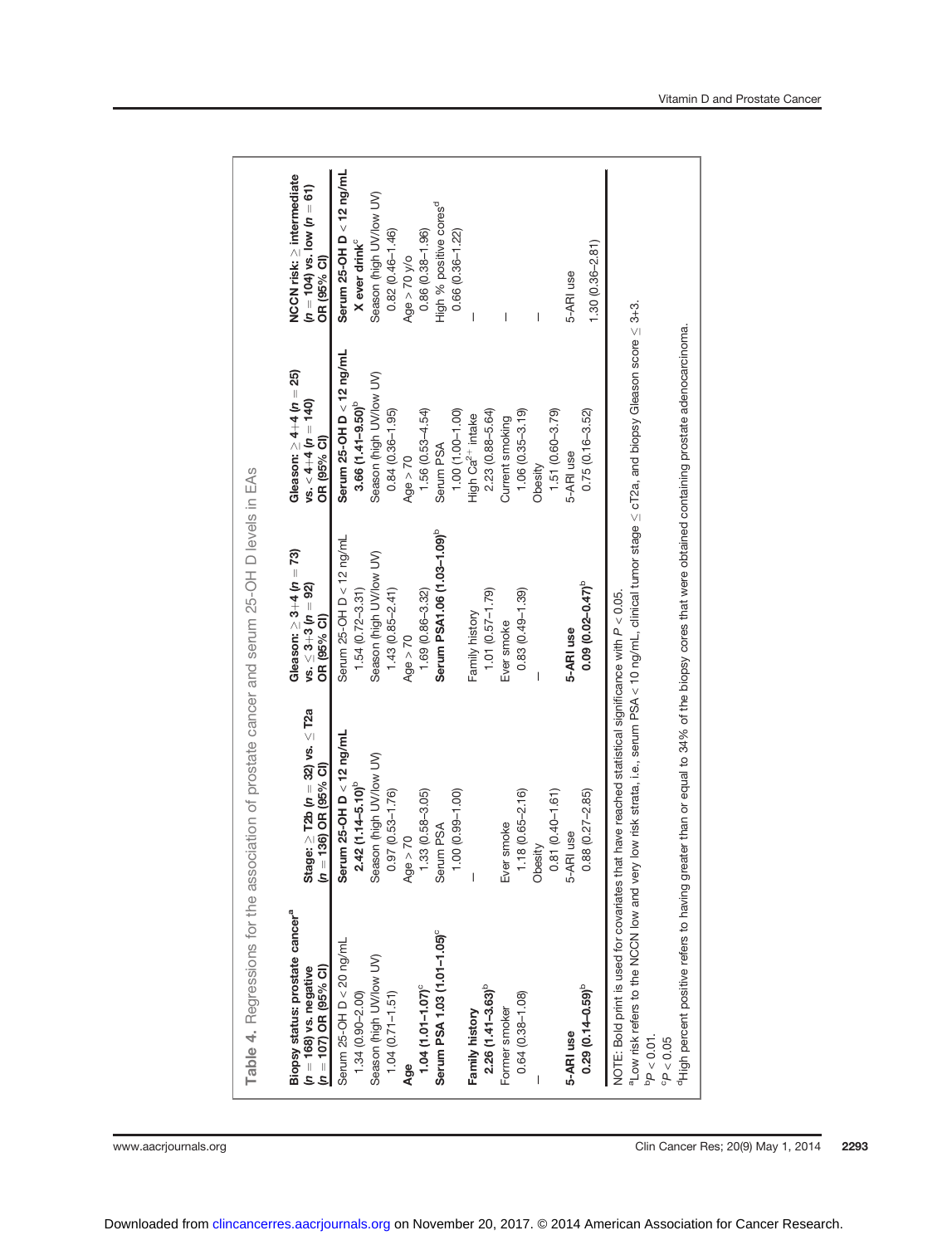history, and NCCN risk category suggests that people with current or former alcohol use and vitamin  $D < 12$  ng/mL have significantly lower odds of higher-risk prostate cancer relative to nondrinkers with vitamin  $D < 12$  ng/mL alone (graph not shown). Heavy drinking was not significant in this model.

In EA men, we also evaluated 5-ARI use as part of the vitamin D analysis. Finasteride/dutasteride use was significantly negatively associated with prostate cancer diagnosis on biopsy and higher Gleason grade on biopsy among patients with cancer (see Table 4). Gleason grade 8 to 10 tumors ( $P = 0.55$ ) and clinical stage  $\geq$  T2b ( $P =$ 0.74) are not associated with 5-ARI use on logistic regression analyses (data not shown). Of note, there was no evidence of a significant interaction between vitamin D deficiency and 5-ARI use in EA men (data not shown,  $P > 0.20$ ).

Ultimately, we reported the models using 25-OH D < 12 ng/mL to define deficiency in the association of deficiency from our sensitivity analysis of different cut points and prostate cancer diagnosis based on  $-2$  log likelihood scores to define best-fit regression models to predict cancer diagnosis in EA men.

#### AA analyses

In AA men, we found increased odds of prostate cancer diagnosis on prostate biopsy (Table 3) with vitamin D < 20 ng/mL (OR, 2.43, 95% CI, 1.20–4.94;  $P = 0.01$ ) on binary logistic regression. In this model, we controlled for age, PSA, prostate cancer family history, season, current cigarette use, alcohol use, and 5-ARI use. Skin color, reported sun exposure, and measured UV exposure are not associated with prostate cancer diagnosis.

Using binary logistic regression we observed an association between 25-OH D < 12 ng/mL and both Gleason  $\geq$ 4+3 (OR, 4.20, 95% CI, 1.51-11.69;  $P = 0.006$ ) and Gleason  $\geq$  4+4 (OR, 4.89, 95% CI, 1.59-15.07; P = 0.006). These models adjusted for season, age, PSA, marital status, tobacco use, and 5-ARI use (data not shown).

Our ordinal regression analyses revealed that 25-OH D < 12 ng/mL is positively associated with increased odds of higher Gleason grade disease (Gleason  $\leq$  3+3, Gleason 3+4, Gleason 4+3, and Gleason  $\geq$  4+4; P = 0.002) when controlling for age, PSA, high school completion, season, 5-ARI use, and current tobacco use.

Our binary logistic regression model for clinical stage  $\leq$ T2a versus  $\geq$  T2b shows that 25-OH D < 12 ng/mL (OR, 4.22, 95% CI, 1.52–11.74;  $P = 0.003$ ) was associated with increased odds of higher clinical stage disease among men with cancer. This model similarly controlled for age, PSA, season, alcohol use, tobacco use, and percentage of positive cores on biopsy and 5-ARI use.

Using ordinal logistic regression, 25-OH D < 12 ng/mL was noted to be associated with higher clinical TNM (tumor–node–metastasis) stage (T1, T2a, T2b/c, T3, T4;  $P = 0.02$ ) when controlling for age, PSA, high school completion, season, marital status, 5-ARI use, alcohol use, and current tobacco use.

Again, we evaluated the association of vitamin D with the NCCN risk stratification in the prostate cancer treatment guidelines in AA men. We also noted increased odds of higher NCCN risk strata (low, intermediate, high, and  $>$ very high) with vitamin  $D < 12$  ng/mL on ordinal logistic regression ( $P = 0.002$ ). The best-fit models in AA men controlled for season, age, prostate cancer family history, 5-ARI use, smoking and alcohol use, and education. Similar to the models in EA men, binary logistic regression of vitamin D and low-risk category versus  $\geq$  intermediate-risk category showed that vitamin D significantly interacted with alcohol use (see Table 5;  $P = 0.02$ ) after controlling for age, season, percentage of positive biopsy cores, and 5-ARI use.

Binary logistic regression analyses showed that use of finasteride or dutasteride was associated with lower odds of prostate cancer diagnosis (see Table 5; OR, 0.08, 95% CI, 0.02–0.41;  $P = 0.004$ ) in AA men. We also evaluated 5-ARI use in the analyses of Gleason grade, tumor stage, and NCCN risk category. Binary logistic regression analyses revealed that 5-ARI use was not significantly associated with Gleason grade, tumor stage, or overall NCCN risk category among AAs (all  $P > 0.25$ ). There was no evidence for an interaction with vitamin D deficiency seen on logistic regressions or on ordinal regressions for Gleason grade, clinical tumor stage, or NCCN risk strata (all  $P > 0.20$ ).

In AA men, we reported the models using 25-OH D < 20 ng/mL to define deficiency in the association of prostate cancer diagnosis from our sensitivity analysis of different cut points. However, in evaluating the other biopsy outcomes, we used 25-OH  $D < 12$  ng/mL based on  $-2$  log likelihood scores from the best-fit regression models to predict biopsy outcomes in AA and EA men.

#### **Discussion**

Our report is the first to describe the association of vitamin D deficiency and outcomes of prostate biopsies in high-risk men with an abnormal PSA and/or an abnormal DRE. First, we show that vitamin D deficiency (25-OH D < 20 ng/mL) was prevalent (41.2% of all men) in Chicago area men (Table 1). Moreover, vitamin  $D < 12$  ng/mL, which represents severe vitamin D deficiency, is relatively common in Chicago comprising 15.7% of the sample. We also show that severe vitamin D deficiency is associated with increased odds of prostate cancer diagnosis among AA men undergoing initial prostate biopsy. We also show that 25-OH D < 12 ng/mL is positively associated with higher Gleason grade (Gleason  $\geq$  4+4), higher clinical stage (tumor stage  $\geq$ cT2b), and overall NCCN risk category in both EA and AA men. These are novel findings and corroborate the animal and in vitro data suggesting a role for vitamin D in prostate cancer. We fail to show an association between vitamin D deficiency and prostate cancer diagnosis in EA men.

Given the lack of association with prostate cancer in EA men, it may be a poor biomarker in the general U.S. population. It is likely that vitamin D is potentially a better biomarker for advanced disease because it is associated with higher grade and stage in both EA and AA men. Several studies have linked vitamin D deficiency to aggressive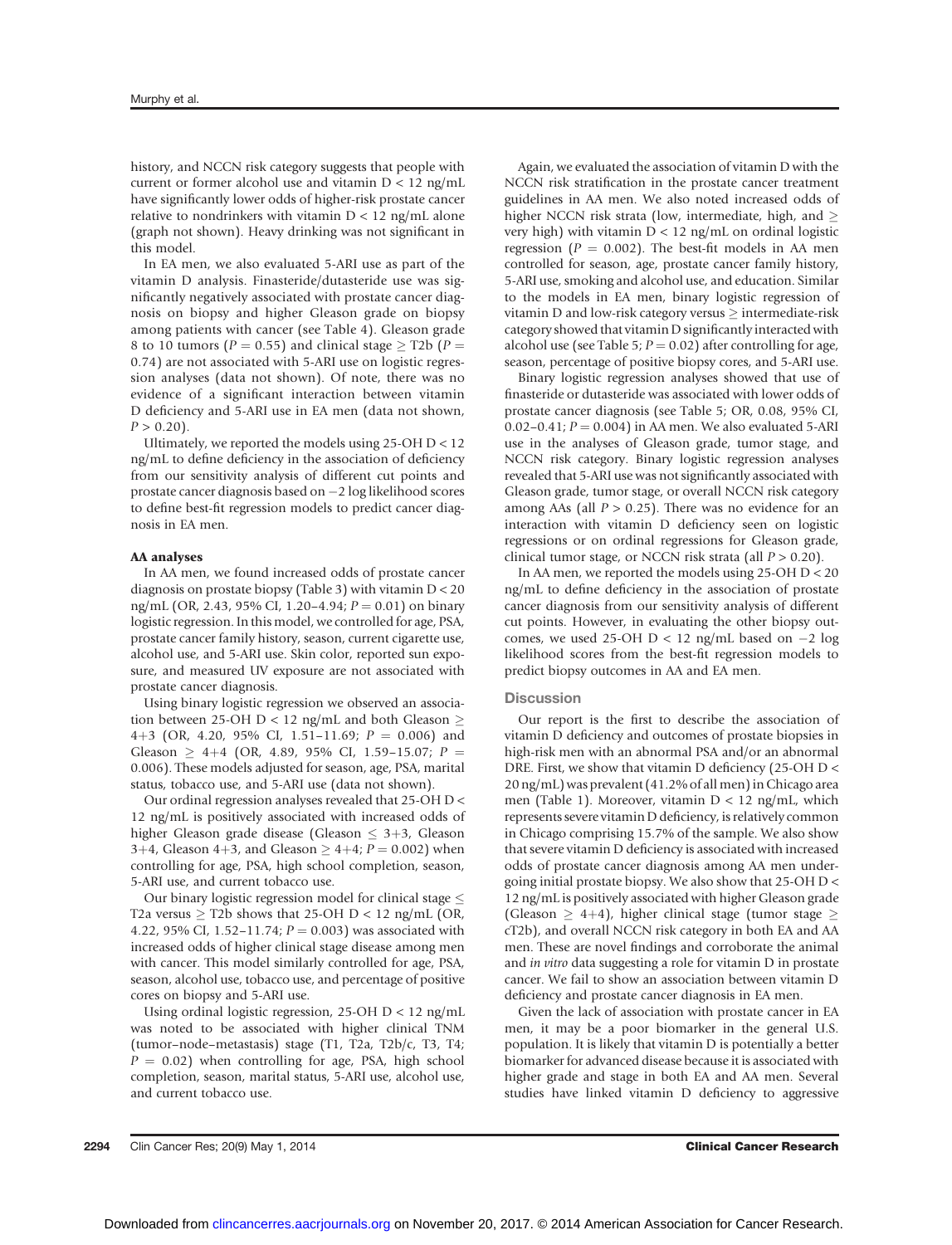| Table 5. Regressions for the association                                                |                                                                                                                                                 | of prostate cancer and serum 25-OH D levels in AAs                       |                                                                          |                                                                                 |
|-----------------------------------------------------------------------------------------|-------------------------------------------------------------------------------------------------------------------------------------------------|--------------------------------------------------------------------------|--------------------------------------------------------------------------|---------------------------------------------------------------------------------|
| cancer ( $n = 168$ ) vs. negative<br>Biopsy status: prostate<br>$(n = 105)$ OR (95% Cl) | Stage: $\geq$ T2b ( $n=47$ )<br>vs. $<$ T2a (n = 118)<br>OR (95% CI)                                                                            | Gleason: $\geq$ 3+4 ( $n=73$ )<br>vs. $\leq 3+3$ (n = 92)<br>OR (95% CI) | Gleason: $\geq$ 4+4 ( $n = 25$ )<br>vs. $<$ 4+4 (n = 140)<br>OR (95% CI) | NCCN risk: $\geq$ intermediate<br>$(n = 65)$ vs. low $(n = 100)$<br>OR (95% CI) |
| Serum 25-OH D < 20 ng/mL                                                                | Serum 25-OH D < 12 ng/mL                                                                                                                        | Serum 25-OH D < 12 ng/mL                                                 | Serum 25-OH D < 12 ng/mL                                                 | Serum 25-OH D < 12 ng/mL                                                        |
| $2.43(1.20 - 4.94)^a$                                                                   | $4.22(1.52 - 11.74)$ <sup>D</sup>                                                                                                               | $3.61(1.17 - 11.12)^a$                                                   | 4.89 (1.59-15.07) <sup>b</sup>                                           | X ever drink <sup>a</sup>                                                       |
| Season (high UV/low UV)                                                                 | Season (high UV/low UV)                                                                                                                         | Season (high UV/low UV)                                                  | Season (high UV/low UV)                                                  | Season (high UV/low UV)                                                         |
| 1.22 (0.62-2.39)                                                                        | 3.96<br>$1.41(0.50 - 3)$                                                                                                                        | $1.72(0.61 - 4.83)$                                                      | $1.13(0.37 - 3.45)$                                                      | $1.36(0.57 - 3.22)$                                                             |
| Age                                                                                     | Age $> 70$                                                                                                                                      | Age > 70                                                                 | Age                                                                      | Age > 70                                                                        |
| $1.06(1.01 - 1.11)^a$                                                                   | 92)<br>$0.38(0.08 - 1)$                                                                                                                         | 2.26 (0.64-8.03)                                                         | $1.06(0.99 - 1.14)$                                                      | $0.63(0.19 - 2.09)$                                                             |
| Serum PSA                                                                               | Serum PSA                                                                                                                                       | Serum PSA                                                                | Serum PSA                                                                |                                                                                 |
| $1.04(1.01 - 1.08)^a$                                                                   | $\odot$<br>$1 - 000000 - 1$                                                                                                                     | $0.96(0.91 - 1.01)$                                                      | $2.14(1.28 - 3.58)^{b}$                                                  |                                                                                 |
| Family history                                                                          | High %positive cores                                                                                                                            | Family history                                                           | Family history                                                           |                                                                                 |
| 4.04 (1.68-9.71) <sup>b</sup>                                                           | 2.42 (0.91-6.44)                                                                                                                                | $1.45(0.52 - 4.04)$                                                      | $2.36(0.71 - 7.83)$                                                      |                                                                                 |
| Current smoking                                                                         |                                                                                                                                                 | Ever smoke                                                               | Ever smoke                                                               |                                                                                 |
| $1.35(0.61 - 2.98)$                                                                     |                                                                                                                                                 | $0.69(0.25 - 1.90)$                                                      | $0.64(0.18 - 2.19)$                                                      |                                                                                 |
| >2 drinks/day                                                                           | >2 drinks/day                                                                                                                                   | High % positive cores <sup>c</sup>                                       | Married (yes)                                                            | High %positive cores <sup>c</sup>                                               |
| $0.49(0.19 - 1.28)$                                                                     | 82)<br>$0.19(0.02 - 1)$                                                                                                                         | $2.97(1.08 - 8.17)^a$                                                    | $0.46(0.13 - 1.59)$                                                      | $2.90(1.22 - 6.91)$ <sup>a</sup>                                                |
| 5-ARI use                                                                               | 5-ARI use                                                                                                                                       | 5-ARI use                                                                | 5-ARI use                                                                | 5-ARI use                                                                       |
| $0.08$ $(0.02 - 0.41)^5$                                                                | $0.38(0.03 - 5.17)$                                                                                                                             | $0.36(0.02 - 5.56)$                                                      | $3.15(0.42 - 23.41)$                                                     | $0.67(0.06 - 7.95)$                                                             |
|                                                                                         | NOTE: Covariates in bold print have reached statistical significance with $P < 0.05$ .                                                          |                                                                          |                                                                          |                                                                                 |
| $^{3}P < 0.05$ .                                                                        |                                                                                                                                                 |                                                                          |                                                                          |                                                                                 |
| $p > 0.01$                                                                              |                                                                                                                                                 |                                                                          |                                                                          |                                                                                 |
|                                                                                         | °High percent positive refers to having greater than or equal to 34% of the biopsy cores that were obtained containing prostate adenocarcinoma. |                                                                          |                                                                          |                                                                                 |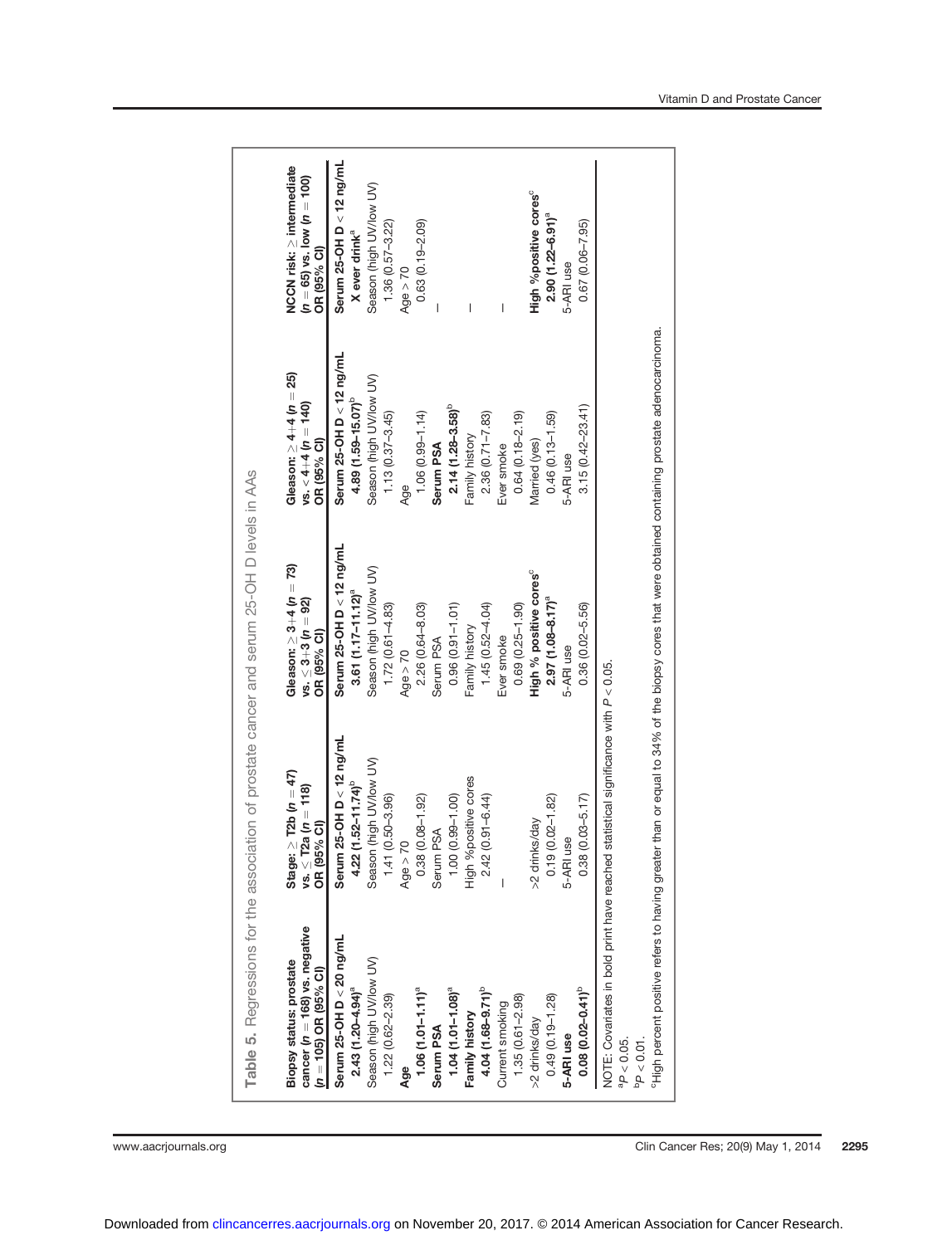prostate cancer (26–30). Interestingly, in epidemiologic studies, low serum vitamin D has been linked to higher prostate cancer incidence, but inconsistently (24, 30–35). The inconsistency may be due to the fact that early lifetime vitamin D deficiency likely affects cancer risk in later life (36) and a prediagnostic vitamin D level may not be correlated with early-life vitamin D deficiency (5). In this study, serum vitamin D is being drawn on the day of the biopsy. We are using this measure as a proxy for early lifetime vitamin D deficiency or chronic deficiency in EA and AA men. We, and other investigators, have shown that the biggest determinant of serum 25-OH D level in Chicago for EA men was sun exposure (12, 37) and for AA men the major determinant was skin color. Sun exposure due to recreational activity may decline with aging, whereas skin color is relatively stable. Therefore, prebiopsy vitamin D deficiency is not necessarily strongly correlated with chronic deficiency in EA men, but should be more correlated in AA men. Of note, skin melanin content and reported and measured UV radiation exposure were not significant predictors of cancer status in our race-stratified analyses.

Studies that evaluate vitamin D status near cancer diagnosis may make it hard to detect the association with cancer and early vitamin D deficiency, especially in men of European ancestry. However, tumor progression would be affected by recent vitamin D deficiency, which may explain the consistent association with aggressive disease. Also men of European ancestry are less likely to be deficient relative to AA men, especially in their youth (13, 38, 39). Adding more difficulty, there is evidence of a U-shaped risk curve in which both high and low levels of vitamin D can increase prostate cancer risk (26). Sunlight exposure is the major source of vitamin D for most men and usually declines in older age (40, 41), but UV exposure varies dramatically in the world and the United States. The largest positive epidemiologic study took place in Finland, a low-UV environment, where the association was found (26). The correlation between prediagnostic vitamin D status and early vitamin D exposure would be stronger for AA men because a major vitamin D determinant is melanin skin content (i.e., skin color). Furthermore, AA men would rarely have high levels of vitamin D, which may make associations between cancer status and vitamin D deficiency easier to detect (12, 38).

The inconsistency in the associations between vitamin D status and prostate cancer in epidemiologic case–control studies is likely multifactorial. Most studies failed to account for skin color, sun exposure across study sites, season, and supplemental and dietary vitamin D intake (27). Another issue is that cases and controls could have unmeasured differences that could confound the relationship between vitamin D and prostate cancer diagnosis, which is lessened in this study because men with an elevated PSA or an abnormal DRE are likely to be similar compared with cases and controls.

Another source of inconsistent associations may be due to the study sites of UV exposure. Differences in UV exposure across study sites may lessen the likelihood of detecting associations between vitamin D and prostate cancer diagnosis. Few studies have been conducted in poor UV environments with prevalent severe deficiency. Some authors suggested that both high and low vitamin D levels could increase prostate cancer risk (26, 42, 43) and that high levels were associated with higher Gleason grade tumors (26, 33, 44, 45). This study suggests that severe serum 25-OH D deficiency is associated with higher Gleason scores, higher clinical stage and, subsequently, higher NCCN risk strata among AA and EA men among those with cancer in the study. We evaluated vitamin D using tertiles, quartiles, and quintiles, but never demonstrate higher odds of prostate cancer at higher levels of vitamin D. This is somewhat complicated by the fact that few EA men have levels that would be consider elevated, as the highest level in our sample was 71 ng/mL (normal 25-OH D, 20–80 ng/ mL). Among AA men, the highest serum 25-OH D level was only 45 ng/mL, making an evaluation of the effect of higher 25-OH D levels difficult. The low UV exposure in Chicago may partially explain the higher prostate cancer incidence in the city. It may also allow us to better detect the effect of lower vitamin D levels relative to normal levels on odds of cancer diagnosis and higher-risk disease.

If normal serum 25-OH D is between 30 to 80 ng/mL (46), then no one in our sample had elevated serum levels of 25-OH D. This essentially allows for a simpler comparison between those with deficiency and those with normal levels. Indeed, many prior U.S. studies were conducted across multiple sites in varied UV conditions and some sites have been in sunnier climates, which could limit the number of men with severe and chronic deficiency. Of note, the prior Finnish studies used  $\leq$ 15 ng/mL as the deficiency cut point and the prior clinical cut points were <20 and <30 ng/mL. These cut points only provided borderline statistical associations in our sample in EA men, but in AA men 25-OH D  $\leq$  15 ng/mL does reach clinical significance in most of our analyses (data not shown). In fact, 25-OH D < 20 ng/mL reached statistical significance for AA men for prostate cancer diagnosis. In view of the prior studies, our data suggest that severe vitamin D deficiency (<12 ng/mL) is associated with higher prostate cancer grade and stage. Epidemiologic studies that accrued non–AA patients in higher UV climates would have difficulty finding this degree of deficiency and may fail to find an association.

It is likely that genetic polymorphisms in vitamin D pathway genes, such as the Vitamin D Receptor, moderate the effect of vitamin D deficiency on tumor differentiation, proliferation, and progression. In EA men, the inconsistent associations in epidemiologic studies may be due to the varied frequencies of vitamin D–related polymorphisms. This would further complicate the fact that vitamin D deficiency is likely more occasional and nonsustained among men of European ancestry (11, 47–50). Among men of African ancestry, the higher likelihood of sustained, chronic vitamin D deficiency should strengthen the associations found in epidemiologic studies.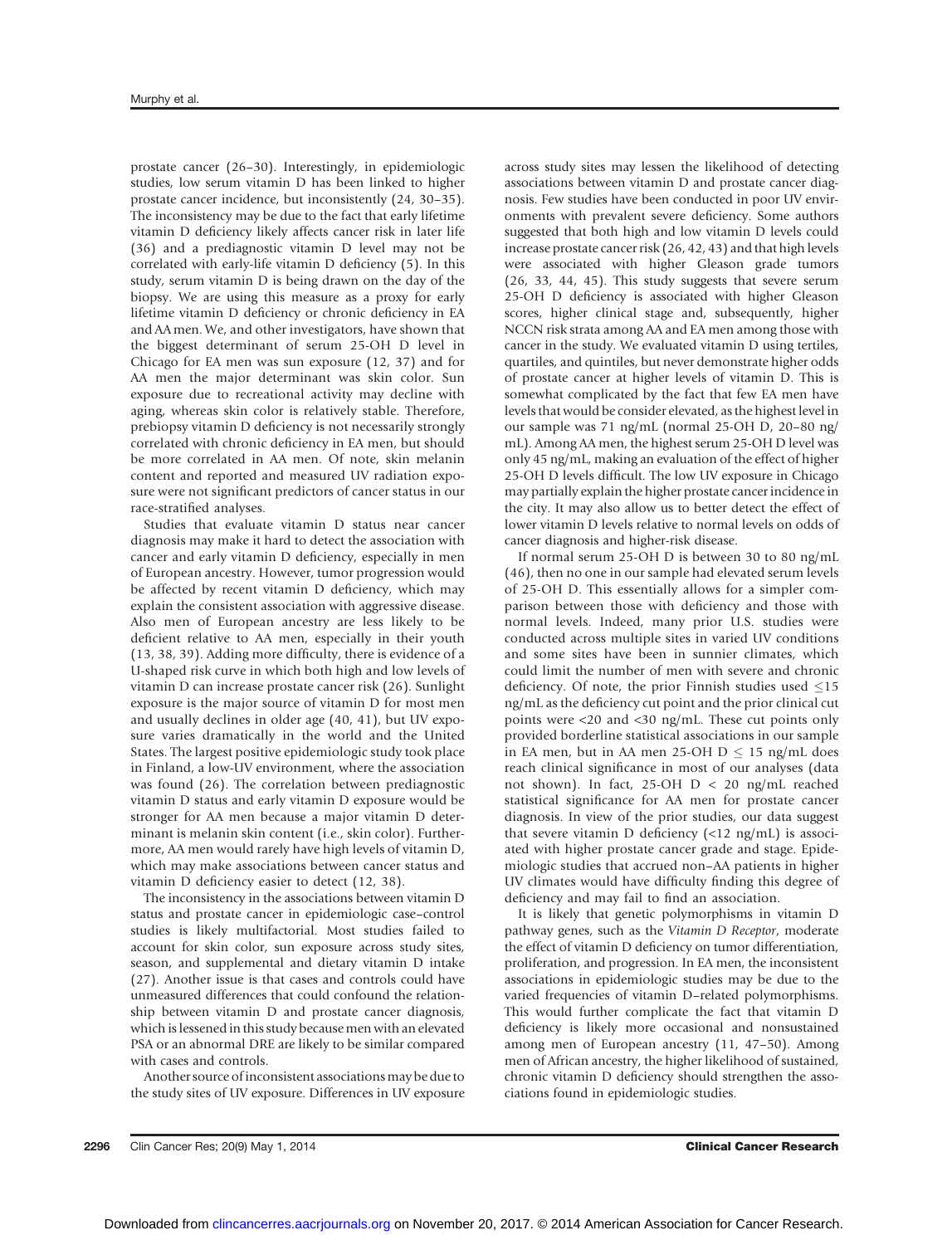There is a plethora of in vitro, animal, and clinical data suggesting potential mechanisms for the role of vitamin D in prostate differentiation and tumor progression (51–56). Low expression of the vitamin D receptor in prostate tumors has been linked to prostate cancer aggressiveness and mortality (51).

Beer and colleagues led a randomized controlled trial with a vitamin D analogue, which demonstrated a positive association with survival (52). In further support, a recent trial showed that men on active surveillance given 4,000 IU of vitamin D3 had significantly higher frequency of negative biopsies at 1 year relative to placebo (57). If vitamin D is involved in prostate cancer initiation or progression, it would provide a modifiable risk factor for primary prevention and secondary prevention to limit progression, especially in the highest risk group of AA men. Vitamin D analogues could be useful agents to use in men on active surveillance to delay treatment. Therefore, there is a critical need for large epidemiologic studies that investigate the biologic and environmental mediators of serum vitamin D and prostate cancer progression that includes men of African ancestry.

#### Limitations

The primary limitation of the study is the cross-sectional design. There is always a concern for residual confounding like serum testosterone levels. However, the men seem comparable on most of the known covariates and are different in terms of expected risk factors like PSA level and prostate cancer family history. We also acknowledge that a one-time serum measurement may not be representative of chronic vitamin D deficiency, which likely would be needed to predispose a man to prostate cancer. Nevertheless, for the majority of men who do not move between geographic regions, the stable UV exposure in Chicago may be a proxy for lifetime vitamin D exposure and reported sun exposure did not improve our models. Moreover, skin color is a major predictor of vitamin D deficiency in AA men and because this is likely to be relatively stable over time, the one-time serum measurement of deficiency is likely more correlated with chronic deficiency in AA men than in EAs (14, 16). Finally, prostate cancer initiation and aggressiveness are

#### **References**

- 1. Siegel R, Naishadham D, Jemal A. Cancer statistics, 2012. CA Cancer J Clin 2012;62:10–29.
- 2. Centers for Disease Control and Prevention (CDC). 2013, August 12. Prostate Cancer Rates by Race and Ethnicity- United States, 1999–2010. Available at http://www.cdc.gov/cancer/prostate/statistics/race.htm.
- 3. Howlader N, Noone A, Krapcho M, Neyman N, Aminou R, Waldron W, et al. SEER cancer statistics review, 1975–2009 (Vintage 2009 Populations) [monograph on the Internet]. Bethesda, MD: National Cancer Institute; 2012. [cited 2012 Sept 2013] Available from: http://seer. cancer.gov/csr/1975\_2009\_pops09/.
- 4. Schwartz GG, Hulka BS. Is vitamin D deficiency a risk factor for prostate cancer? (Hypothesis). Anticancer Res 1990;10:1307–11.
- 5. Grant WB. Lower vitamin-D production from solar ultraviolet-B irradiance may explain some differences in cancer survival rates. J Natl Med Assoc 2006;98:357–64.

multifactorial, and our observational design allowed us to identify associations, not causality.

#### Conclusion

AA men had higher rates of vitamin D deficiency than EA men and deficiency is common across racial groups in Chicago. In AA men, vitamin D deficiency was associated with increased odds of prostate cancer in men undergoing biopsy. In both EA and AA men, severe deficiency was associated with higher Gleason grade disease, higher tumor stage, and higher risk of prostate cancer recurrence according to NCCN criteria. The use of vitamin D deficiency as a biomarker of advanced disease should be further evaluated.

#### Disclosure of Potential Conflicts of Interest

W.J. Catalona is a consultant/advisory board member for Beckman Coulter and has received commercial research support from Beckman Coulter, DeCode Genetics, and Ohmx. No potential conflicts of interest were disclosed by the other authors.

#### Authors' Contributions

Conception and design: A.B. Murphy, Y. Nyame, C.M.P. Hollowell, R. Kittles

Development of methodology: A.B. Murphy, Y. Nyame, R. Kittles Acquisition of data (provided animals, acquired and managed patients, provided facilities, etc.): A.B. Murphy, W.J. Catalona, C.M.P. Hollowell, R.B. Nadler, J.M. Kozlowski, R. Kittles

Analysis and interpretation of data (e.g., statistical analysis, biostatistics, computational analysis): A.B. Murphy, Y. Nyame, I.K. Martin, C.M.P. Hollowell, R.B. Nadler, A. Kajdacsy-Balla, R. Kittles

Writing, review, and/or revision of the manuscript: A.B. Murphy, Y. Nyame, I.K. Martin, W.J. Catalona, C.M.P. Hollowell, R.B. Nadler, J.M. Kozlowski, K.T. Perry, A. Kajdacsy-Balla, R. Kittles

Administrative, technical, or material support (i.e., reporting or organizing data, constructing databases): A.B. Murphy, Y. Nyame, J.M. Kozlowski, A. Kajdacsy-Balla, R. Kittles

Study supervision: A.B. Murphy, C.M.P. Hollowell, R. Kittles

#### Grant Support

This work was supported by grants 1R01MD007105-01 PI (R. Kittles), W81XWH-10-1-0532 pd22E PI (A.B. Murphy), and P50CA090386 PI (W.F. Catalona).

The costs of publication of this article were defrayed in part by the payment of page charges. This article must therefore be hereby marked advertisement in accordance with 18 U.S.C. Section 1734 solely to indicate this fact.

Received November 13, 2013; revised January 26, 2014; accepted February 5, 2014; published online May 1, 2014.

- 6. Taksler GB, Cutler DM, Giovannucci E, Smith MR, Keating NL. Ultraviolet index and racial differences in prostate cancer incidence and mortality. Cancer 2013;119:3195–203.
- 7. Lagunova Z, Porojnicu AC, Dahlback A, Berg JP, Beer TM, Moan J. Prostate cancer survival is dependent on season of diagnosis. Prostate 2007;67:1362–70.
- 8. Robsahm T, Tretli S, Dahlback A, Moan J. Vitamin D3 from sunlight may improve the prognosis of breast-, colon- and prostate cancer (Norway). Cancer Causes Control 2004;15:149–58.
- 9. Hanchette CL, Schwartz GG. Geographic patterns of prostate cancer mortality. Evidence for a protective effect of ultraviolet radiation. Cancer 1992;70:2861–9.
- 10. Schwartz GG, Hanchette CL. UV, latitude, and spatial trends in prostate cancer mortality: all sunlight is not the same (United States). Cancer Causes Control 2006;17:1091–101.

www.aacrjournals.org **Clin Cancer Res**; 20(9) May 1, 2014 2297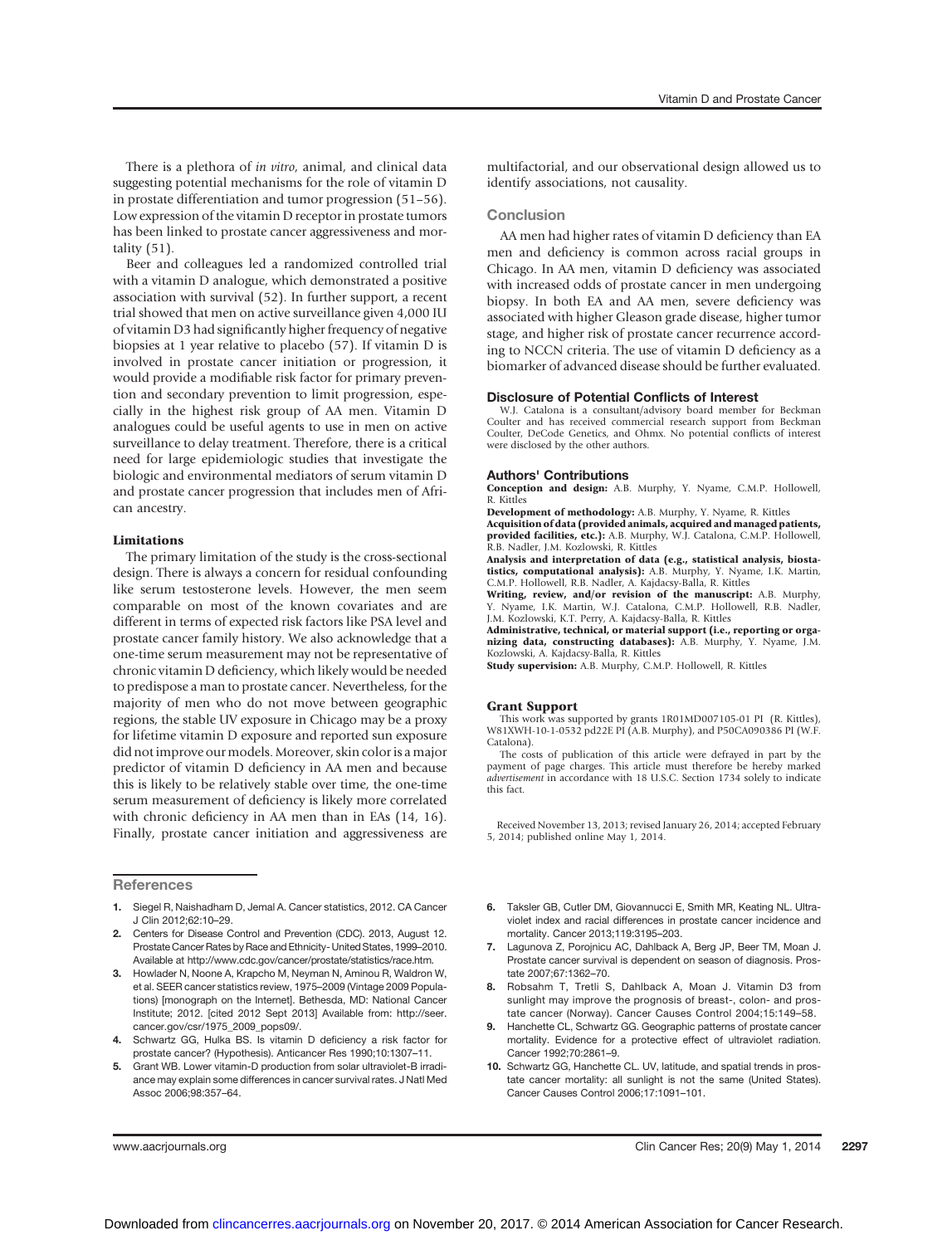- 11. Holick MF. Vitamin D: a millenium perspective. J Cell Biochem 2003; 88:296–307.
- 12. Murphy AB, Kelley B, Nyame YA, Martin IK, Smith DJ, Castaneda L, et al. Predictors of serum vitamin D levels in African American and European American men in Chicago. Am J Mens Health 2012;6: 420–6.
- 13. Zadshir A, Tareen N, Pan D, Norris K, Martins D. The prevalence of hypovitaminosis D among US adults: data from the NHANES III. Ethn Dis 2005;15:97–101.
- 14. Clemens TL, Adams JS, Henderson SL, Holick MF. Increased skin pigment reduces the capacity of skin to synthesise vitamin D3. Lancet 1982;1:74–6.
- 15. Giovannucci E, Liu Y, Rimm EB, Hollis BW, Fuchs CS, Stampfer MJ, et al. Prospective study of predictors of vitamin D status and cancer incidence and mortality in men. J Natl Cancer Inst 2006;98: 451–9.
- 16. Matsuoka LY, Wortsman J, Chen TC, Holick MF. Compensation for the interracial variance in the cutaneous synthesis of vitamin D. J Lab Clin Med 1995;126:452-7.
- 17. Awumey E, Hollis B, Bell N. Evidence that decreased production rate and not increased metabolic clearance rate is probably responsible for low serum 25(OH)D in African Americans. In:Norman A, Bouillon R, Thomasset M, editors. Vitamin D: chemistry, biology and clinical applications of the steroid hormone: proceedings of the tenth workshop on vitamin D, Strasbourg, Frace, May 24–29, 1997. Riverside, CA: University of California; 1997. p. 701–8.
- 18. Grant WB, Peiris AN. Differences in vitamin D status may account for unexplained disparities in cancer survival rates between African and white Americans. Dermatoendocrinol 2012;4:85–94.
- 19. National Comprehensive Cancer Network. NCCN clinical practice guidelines in oncology: prostate cancer. V.2.2009. Available at http://www.nccn.org/professionals/physician\_gls/f\_guidelines.asp.
- 20. Hu S, Ma F, Collado-Mesa F, Kirsner RS. UV radiation, latitude, and melanoma in US Hispanics and blacks. Arch Dermatol 2004;140: 819–24.
- 21. Smith DS, Bullock AD, Catalona WJ. Racial differences in operating characteristics of prostate cancer screening tests. J Urol 1997;158: 1861–5; discussion 5–6.
- 22. Hoffman RM, Gilliland FD, Eley JW, Harlan LC, Stephenson RA, Stanford JL, et al. Racial and ethnic differences in advanced-stage prostate cancer: the Prostate Cancer Outcomes Study. J Natl Cancer Inst 2001;93:388–95.
- 23. Norman AW. From vitamin D to hormone D: fundamentals of the vitamin D endocrine system essential for good health. Am J Clin Nutr 2008;88:491S–9S.
- 24. Mohler J, Babaian RJ, Bahnson RR, Boston B, D'Amico A, Eastham JA, et al. Prostate cancer. Clinical practice guidelines in oncology. J Natl Compr Canc Netw 2007;5:650–83.
- 25. Meurs P, Galvin R, Fanning DM, Fahey T. Prognostic value of the CAPRA clinical prediction rule: a systematic review and metaanalysis. BJU Int. 2013 Mar;111(3):427–36. doi: 10.1111/j.1464-410X. 2012.11400.x. Epub 2012 Aug 9. Review.
- 26. Tuohimaa P, Tenkanen L, Ahonen M, Lumme S, Jellum E, Hallmans G, et al. Both high and low levels of blood vitamin D are associated with a higher prostate cancer risk: a longitudinal, nested case-control study in the Nordic countries. Int J Cancer 2004;108:104–8.
- 27. Gilbert R, Martin RM, Beynon R, Harris R, Savovic J, Zuccolo L, et al. Associations of circulating and dietary vitamin D with prostate cancer risk: a systematic review and dose-response meta-analysis. Cancer Causes Control 2011;22:319–40.
- 28. Gilbert R, Metcalfe C, Fraser WD, Donovan J, Hamdy F, Neal DE, et al. Associations of circulating 25-hydroxyvitamin D with prostate cancer diagnosis, stage and grade. Int J Cancer 2011;131:1187–96.
- 29. Gilbert R, Metcalfe C, Oliver SE, Whiteman DC, Bain C, Ness A, et al. Life course sun exposure and risk of prostate cancer: populationbased nested case-control study and meta-analysis. Int J Cancer 2009;125:1414–23.
- 30. Yin L, Raum E, Haug U, Arndt V, Brenner H. Meta-analysis of longitudinal studies: serum vitamin D and prostate cancer risk. Cancer Epidemiol 2009;33:435–45.
- 31. Barnett CM, Nielson CM, Shannon J, Chan JM, Shikany JM, Bauer DC, et al. Serum 25-OH vitamin D levels and risk of developing prostate cancer in older men. Cancer Causes Control 2010;21: 1297–303.
- 32. Fang F, Kasperzyk JL, Shui I, Hendrickson W, Hollis BW, Fall K, et al. Prediagnostic plasma vitamin D metabolites and mortality among patients with prostate cancer. PLoS ONE 2011;6:e18625.
- 33. Platz EA, Leitzmann MF, Hollis BW, Willett WC, Giovannucci E. Plasma 1,25-dihydroxy- and 25-hydroxyvitamin D and subsequent risk of prostate cancer. Cancer Causes Control 2004;15:255–65.
- 34. Travis RC, Crowe FL, Allen NE, Appleby PN, Roddam AW, Tjonneland A, et al. Serum vitamin D and risk of prostate cancer in a casecontrol analysis nested within the European Prospective Investigation into Cancer and Nutrition (EPIC). Am J Epidemiol 2009;169: 1223–32.
- 35. Gilbert R, Metcalfe C, Fraser WD, Lewis S, Donovan J, Hamdy F, et al. Associations of circulating 25-hydroxyvitamin D, 1,25-dihydroxyvitamin D, and vitamin D pathway genes with prostate-specific antigen progression in men with localized prostate cancer undergoing active monitoring. Eur J Cancer Prev 2013;22:121–5.
- 36. Kristal AR, Arnold KB, Neuhouser ML, Goodman P, Platz EA, Albanes D, et al. Diet, supplement use, and prostate cancer risk: results from the prostate cancer prevention trial. Am J Epidemiol 2010;172:566–77.
- 37. Jacques PF, Felson DT, Tucker KL, Mahnken B, Wilson PW, Rosenberg IH, et al. Plasma 25-hydroxyvitamin D and its determinants in an elderly population sample. Am J Clin Nutr 1997;66:929–36.
- 38. Harris SS, Dawson-Hughes B. Seasonal changes in plasma 25-hydroxyvitamin D concentrations of young American black and white women. Am J Clin Nutr 1998;67:1232–6.
- 39. Looker AC, Dawson-Hughes B, Calvo MS, Gunter EW, Sahyoun NR. Serum 25-hydroxyvitamin D status of adolescents and adults in two seasonal subpopulations from NHANES III. Bone 2002;30:771-7
- 40. Grant WB, Holick MF. Benefits and requirements of vitamin D for optimal health: a review. Altern Med Rev 2005;10:94–111.
- 41. Holick MF. Vitamin D: importance in the prevention of cancers, type 1 diabetes, heart disease, and osteoporosis. Am J Clin Nutr 2004; 79:362–71.
- 42. Jacobs ET, Giuliano AR, Martinez ME, Hollis BW, Reid ME, Marshall JR. Plasma levels of 25-hydroxyvitamin D, 1,25-dihydroxyvitamin D and the risk of prostate cancer. J Steroid Biochem Mol Biol 2004;89– 90:533–7.
- 43. Nomura AM, Stemmermann GN, Lee J, Kolonel LN, Chen TC, Turner A, et al. Serum vitamin D metabolite levels and the subsequent development of prostate cancer (Hawaii, United States). Cancer Causes Control 1998;9:425–32.
- 44. Ahn J, Peters U, Albanes D, Purdue MP, Abnet CC, Chatterjee N, et al. Serum vitamin D concentration and prostate cancer risk: a nested case-control study. J Natl Cancer Inst 2008;100:796–804.
- 45. Li H, Stampfer MJ, Hollis JB, Mucci LA, Gaziano JM, Hunter D, et al. A prospective study of plasma vitamin D metabolites, vitamin D receptor polymorphisms, and prostate cancer. PLoS Med 2007;  $4.9103$
- 46. Hollis BW. Circulating 25-hydroxyvitamin D levels indicative of vitamin D sufficiency: implications for establishing a new effective dietary intake recommendation for vitamin D. J Nutr 2005;135:317–22.
- 47. Jones G. Pharmacokinetics of vitamin D toxicity. Am J Clin Nutr 2008;88:582S–6S.
- 48. Ahonen MH, Tenkanen L, Teppo L, Hakama M, Tuohimaa P. Prostate cancer risk and prediagnostic serum 25-hydroxyvitamin D levels (Finland). Cancer Causes Control 2000;11:847–52.
- 49. John EM, Schwartz GG, Koo J, Van Den Berg D, Ingles SA. Sun exposure, vitamin D receptor gene polymorphisms, and risk of advanced prostate cancer. Cancer Res 2005;65:5470–9.
- 50. Knight JA, Lesosky M, Barnett H, Raboud JM, Vieth R. Vitamin D and reduced risk of breast cancer: a population-based case-control study. Cancer Epidemiol Biomarkers Prev 2007;16:422–9.
- 51. Hendrickson WK, Flavin R, Kasperzyk JL, Fiorentino M, Fang F, Lis R, et al. Vitamin D receptor protein expression in tumor tissue and prostate cancer progression. J Clin Oncol 2011;29:2378–85.

2298 Clin Cancer Res; 20(9) May 1, 2014 Clinical Cancer Research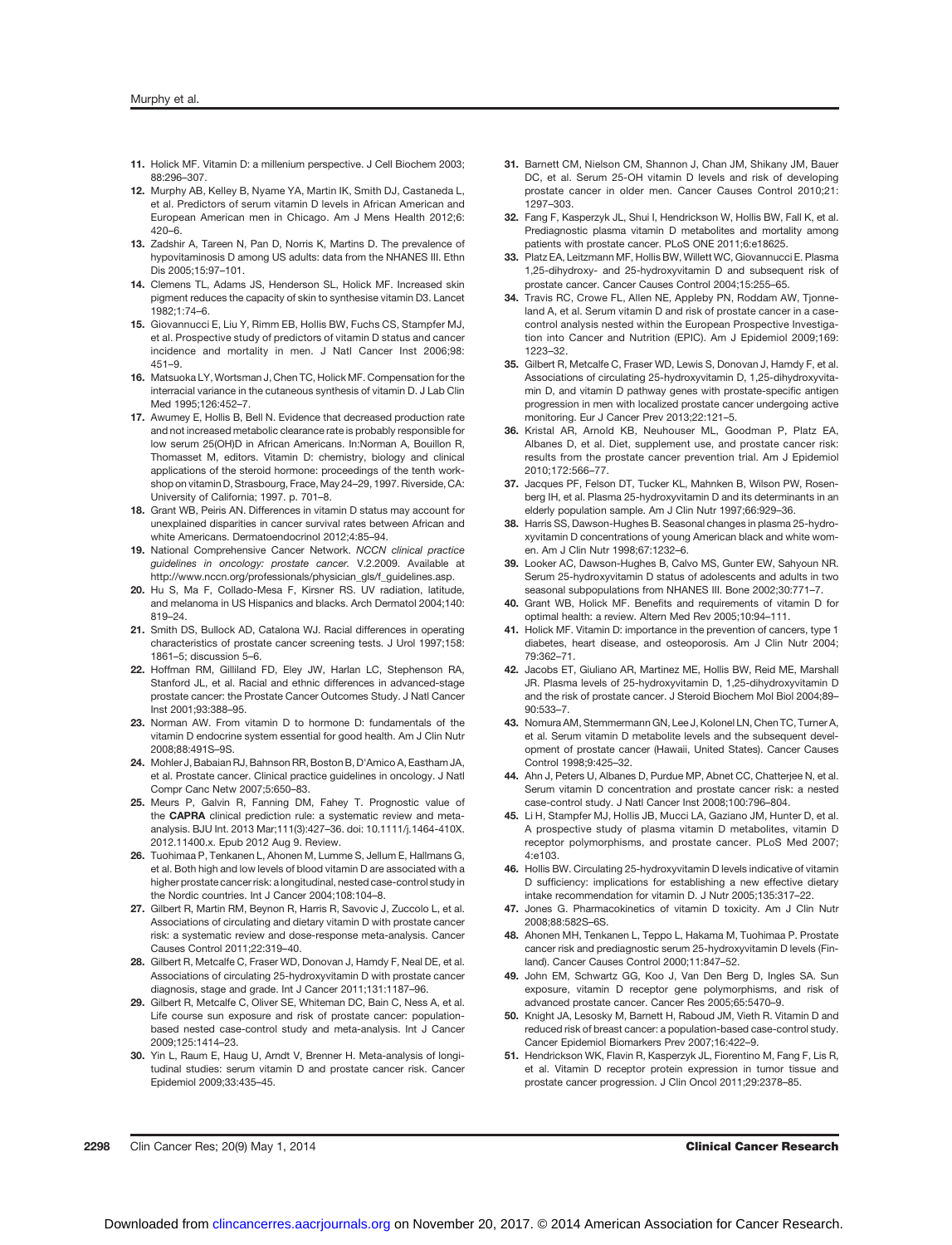- 52. Beer TM, Ryan CW, Venner PM, Petrylak DP, Chatta GS, Ruether JD, et al. Double-blinded randomized study of high-dose calcitriol plus docetaxel compared with placebo plus docetaxel in androgen-independent prostate cancer: a report from the ASCENT Investigators. J Clin Oncol 2007;25:669–74.
- 53. Bao B, Yao J, Lee Y. 1alpha, 25-dihydroxyvitamin D3 suppresses interleukin-8-mediated prostate cancer cell angiogenesis. Carcinogenesis 2006;27:1883–93.
- 54. Bao B, Yeh S, Lee Y. 1alpha,25-dihydroxyvitamin D3 inhibits prostate cancer cell invasion via modulation of selective proteases. Carcinogenesis 2006;27:32–42.
- 55. Moreno J, Krishnan A, Feldman D. Molecular mechanisms mediating the anti-proliferative effects of vitamin D in prostate cancer. J Steroid Biochem Mol Biol 2005;97:31–6.
- 56. Moreno J, Krishnan A, Peehl D, Feldman D. Mechanisms of vitamin Dmediated growth inhibition in prostate cancer cells: inhibition of the prostaglandin pathway. Anticancer Res 2006;26:2525–30.
- 57. Marshall DT, Savage SJ, Garrett-Mayer E, Keane TE, Hollis BW, Horst RL, et al. Vitamin D3 supplementation at 4000 international units per day for one year results in a decrease of positive cores at repeat biopsy in subjects with low-risk prostate cancer under active surveillance. J Clin Endocrinol Metab 2012;97:2315–24.